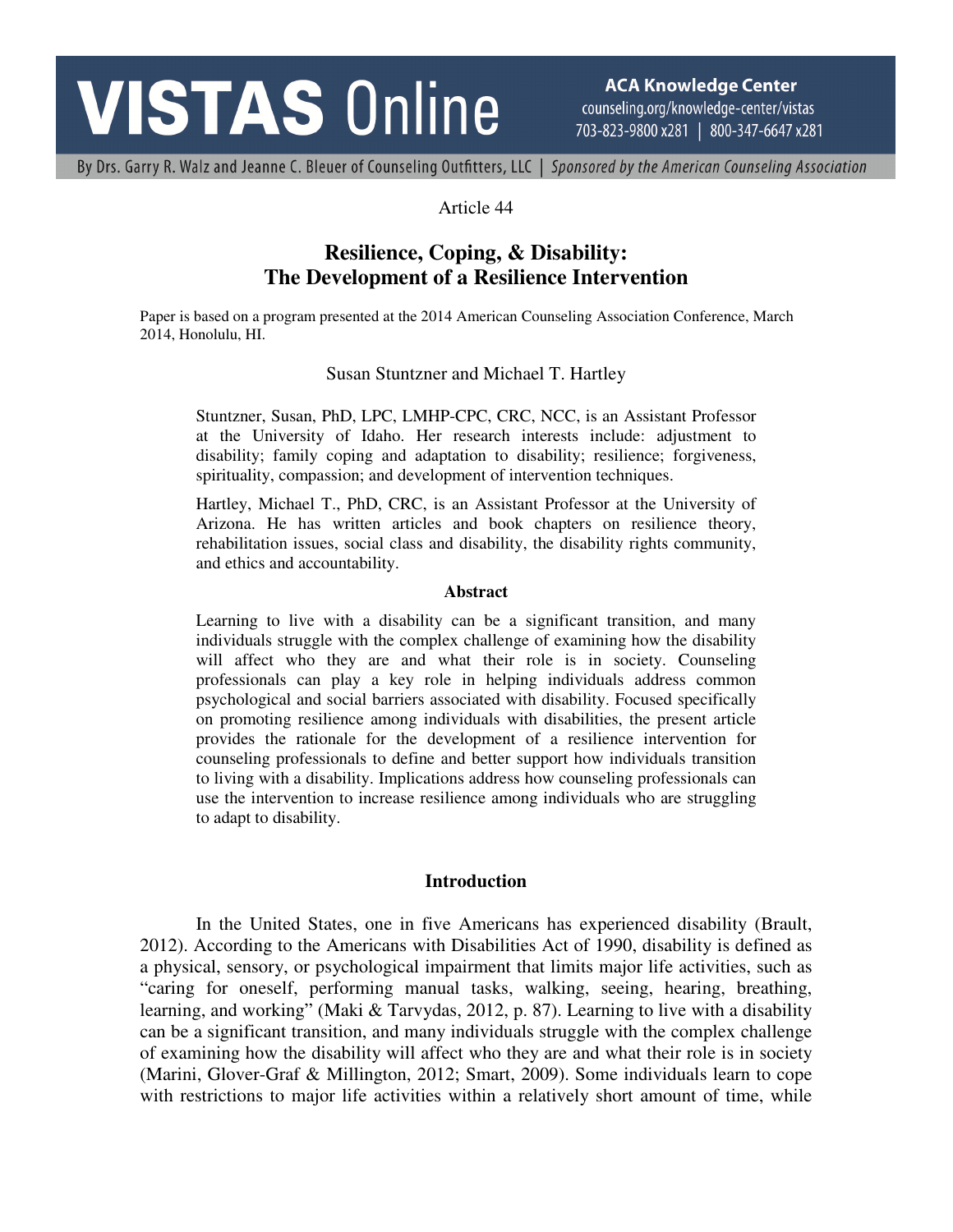others require more time to adjust (Marini et al., 2012; Stuntzner, 2014; Stuntzner & Hartley, 2014). Coping with and adjustment to disability is an individualized process and two people with very similar disabilities are capable of very different outcomes and coping processes (Livneh, 1986). The high prevalence of disability challenges both individuals as they work to adapt to their disabilities, as well as helping professionals as we work to promote healthy responses to disability (Maki & Tarvydas, 2012). A resilience framework is one approach to assist individuals with disabilities and professionals working with them to cope with disability.

In an effort to help counselors understand resilience and its relevance to the needs of individuals with disabilities, the authors explain the (a) meaning of resilience and its associated factors, (b) potential application of resilience to the needs of individuals with disabilities, and (c) the rationale for a resilience intervention following the onset of disability. Following these sections, building upon the authors' previous scholarship and clinical experience, the authors present their resilience intervention, which integrates emerging research on resilience with information on healthy responses to disability to assist individuals to: (a) learn what resilience is, (b) identify personal barriers which may impede its development, (c) develop or enhance personal skills which can be applied and tailored to the various situations they experience, and (d) achieve a better quality of life. Once learned, each of the resilience practices taught in the intervention are applicable to the numerous situations encountered by persons with disability. Implications address how counseling professionals can use the intervention to increase resilience among individuals who are struggling to adapt to disability.

# **Defining Resilience**

Emerging from the positive psychology movement (Seligman & Csikszenmihalyi, 2000), resilience is an asset-based approach that can help individuals respond successfully and creatively to their disabilities (Edhe, 2010; Hartley, 2010, 2011, 2013; McGeary, 2011; Miller, 2003; White, Driver, & Warren, 2008, 2010; Williams, Davey, & Klock-Powell, 2003). Masten, Best, and Garmezy (1990) define resilience as "the process of, capacity for, or outcome of successful adaptation despite challenging or threatening circumstances" (p. 426). One way to understand resilience is in relation to the classic stress-diathesis model, where "stress activates a diathesis, transforming the potential of predisposition into the presence of psychopathology" (Monroe & Simons, 1991, p. 406); however, from a resilience perspective, the stress-diathesis model fails to account for protective factors.

As an interactionalist framework, resilience is the complex interplay between an individual and his/her environment, in which the individual can influence a successful outcome by using internal and external protective factors, defined as the personal qualities or contexts that predict positive outcomes under high-risk conditions (Eageland, Carlson, & Sroufe, 1993; Luthar & Cicchetti, 2000; Richardson, 2002). Rather than a single trait or skill, resilience is understood to be the cumulative effect of multiple protective or resilience factors that allow an individual to be successful despite adversity, including "constitutional variables like temperament and personality, in addition to specific skills (e.g., active problem solving)" (Campbell-Sills, Cohan, & Stein, 2006, p. 586).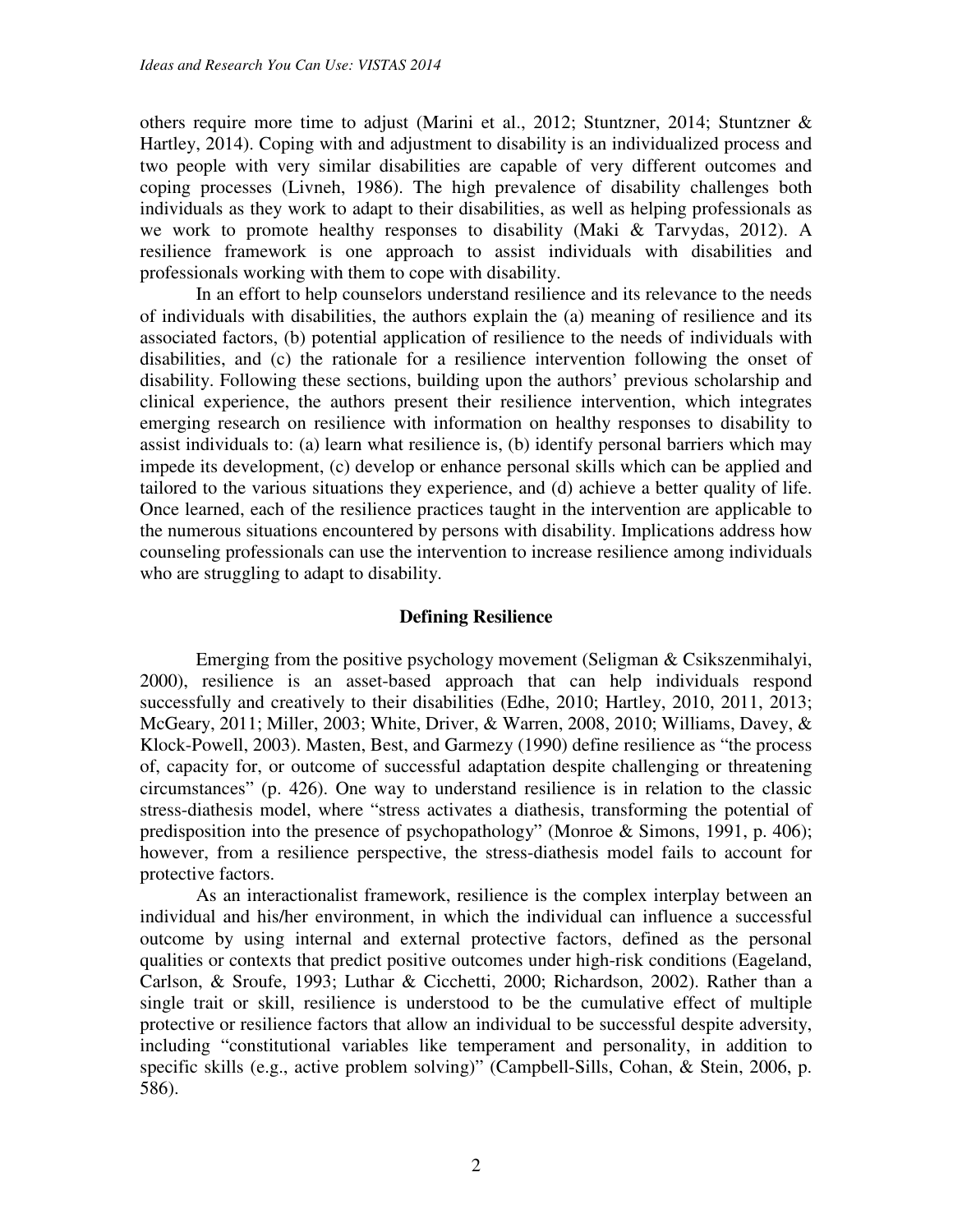From a resilience perspective, what matters most are the relationships between intrapersonal resilience factors, such as locus of control, emotional self-regulation, spirituality, commitment, and interpersonal resilience factors, such as social and family support (Black & Lobo, 2008; Campbell-Sills et al., 2006; Farley, 2007; Hartley, 2010, 2013; Walsh, 1998). All of these factors work together with a cumulative effect (i.e., the more success from meeting challenges, the more resilience builds upon itself). It stands to reason that supporting resilience practices could benefit people who are struggling to adapt to the experience of disability.

#### **Potential Application of Resilience to Individuals With Disabilities**

Importantly, the problem is not adapting to biological conditions, but rather contesting dominant cultural perspectives that label and position people with disabilities as diseased, broken, and in need of fixing (Conyers, 2003; Hartley, 2012; Longmore & Umansky, 2001; Smart, 2009). While attitudes toward individuals with disabilities have improved, people with disabilities are often subject to less humane treatment than people who do not have disabilities (Longmore & Umansky, 2001). Since the early 20th century, eugenics has been used to explain disability as a biological difference in genetic heritage and innate ability (Block, Balcazar, & Keys, 2001). As a result, people with disabilities may encounter attitudinal, employment, learning, medical, societal, and environmental barriers – all of which have the ability to prevent them from participating in life to their fullest extent (Hartley, 2012; Hartley & Tarvydas, 2013; Smart, 2009). Thus, rather than biological conditions, it is social policies and practices that marginalize people with disabilities (Block et al., 2001; Hartley & Tarvydas, 2013; Smart, 2009), in essence, serving "to exaggerate disability and even construct disability" (Smart, 2004, p. 42). To be sure, social disadvantage is a result of both material barriers, such as high rates of unemployment, insufficient nutrition and poor living conditions, and lack of access to necessary medical and health supplies (Hartley  $&$  Tarvydas, 2013), as well as intangible barriers, such as dominant cultural messages of people with disabilities as diseased, broken, and in need of fixing (Hartley, 2012; Longmore & Umansky, 2001).

In response, resilience is a construct which has considerable applicability to the needs of individuals with disabilities (Hartley, 2010; Miller, 2003; White et al., 2008, 2010). Reasons for this are many and are related to the various changes people experience within themselves and with others following disability. Examples include the necessity of learning about, adapting to, and coping with their (a) disability; (b) changes in personal functioning; (c) negative thoughts and feelings as a part of the adaptation process; (d) societal and attitudinal barriers; (e) feelings associated with loss and disempowerment; (f) experiences of social injustice and discrimination; and (g) lack of access to services, housing, or meaningful employment (Marini et al., 2012; Smart, 2009). Because of these experiences, society expects individuals with disabilities to deal with and surpass much more than the presence of their disability. Yet, oftentimes, people do not receive the support needed to develop or enhance resilience practices.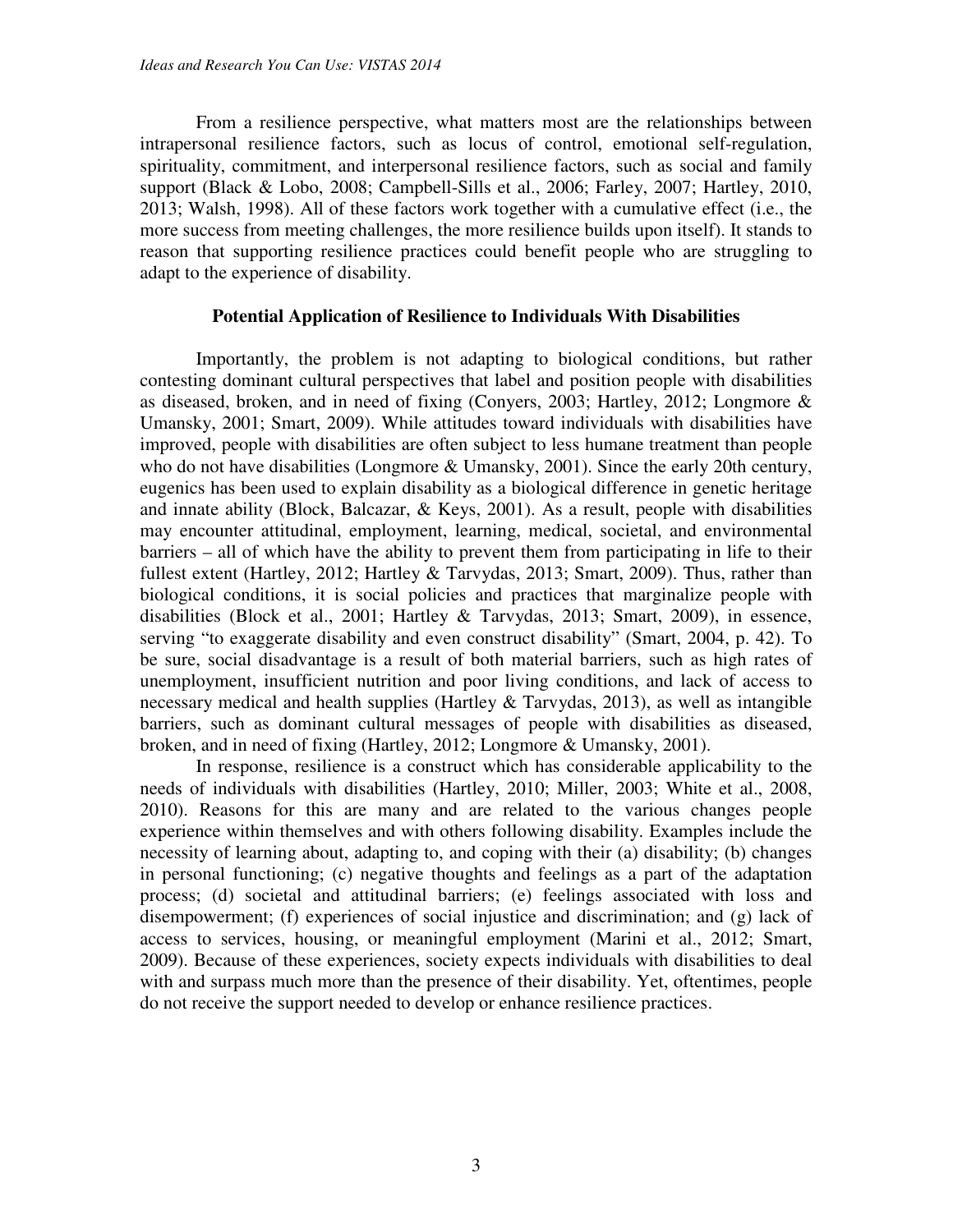#### **Rationale for a Resilience Intervention**

In line with the development of empirically-validated forgiveness and coping interventions for use among individuals with disabilities (Coyle & Enright, 1997; Enright, 2001; Hebl; & Enright, 1993; Kennedy & Duff, 2001; Kennedy, Duff, Evans, & Beedie, 2003; King & Kennedy, 1999; Lin, 2001; Stuntzner, 2008), as well as resilience interventions for use among college students (Steinhardt & Dolbier, 2008), there is a need to develop an empirically-validated resilience intervention to help individuals respond successfully and creatively to their disabilities. As part of a larger commitment to empowerment, the concept of resilience promotes the notion that individuals do not need to be defined by environmental problems, and there is no reason that these individuals cannot live healthy and successful lives. Similar to self-advocacy, resilience reinforces an underlying message that individuals do not need to be rescued and are not victims to their environments. The development and implementation of resilience interventions is one way to assist individuals who are struggling to adapt to the experience of disability.

While there is a wealth of research in support of resilience as an avenue to promote healthy responses to disability (Edhe, 2010; Hartley, 2010, 2011, 2013; McGeary, 2011; Miller, 2003; White et al., 2008, 2010; Williams et al., 2003), specific resilience techniques, approaches, and interventions have yet to be developed toward the specific needs and concerns of individuals with disabilities. Rather, the majority of the research focuses on the definition and clarification of resilience, potential barriers which may impede its development, and exploration of associated factors that are believed to develop or enhance resilience. While all of this research is important and warranted, there is a void related to the development and implementation of resilience interventions to help individuals with disabilities develop more skills, cope more effectively, and have an improved quality of life (Mackler, 1998; White et al., 2008; 2010).

#### **Development of the Resilience Intervention**

The authors' intervention is a 92-page training manual that provides step-by-step instructions for implementing the resilience intervention. Coverage of this intervention, in its entirety, is not possible; however, interested counseling professionals may contact the authors for additional information. Further, the following description of the intervention explains the underlying rationale and structure behind the intervention and will assist counseling professionals to help individuals address common psychological and social barriers associated with disability.

In developing the intervention, a review of the research found a relatively consistent list of factors associated with successful coping with the onset of disability. With an emphasis on a person-environment fit, the factors included intrapersonal resilience, such as: (a) positive emotions, hope, and the ability to tolerate stress (Farley, 2007; Mackler, 1998; Miller, 2003); (b) internal locus of control (Dunn & Brody, 2008); (c) tenacity and active problem solving (Neenan & Dryden, 2012; White et al., 2008); (d) spirituality and the belief that things will work out (Black & Lobo, 2008; Webb, 2003; White et al., 2008; Williams et al., 2003); as well as interpersonal resilience, such as (e) peer support (Black & Lobo, 2008; Neenan & Dryden, 2012); and (f) family support (Walsh, 1998; White et al., 2008). Based upon this research, the factors associated with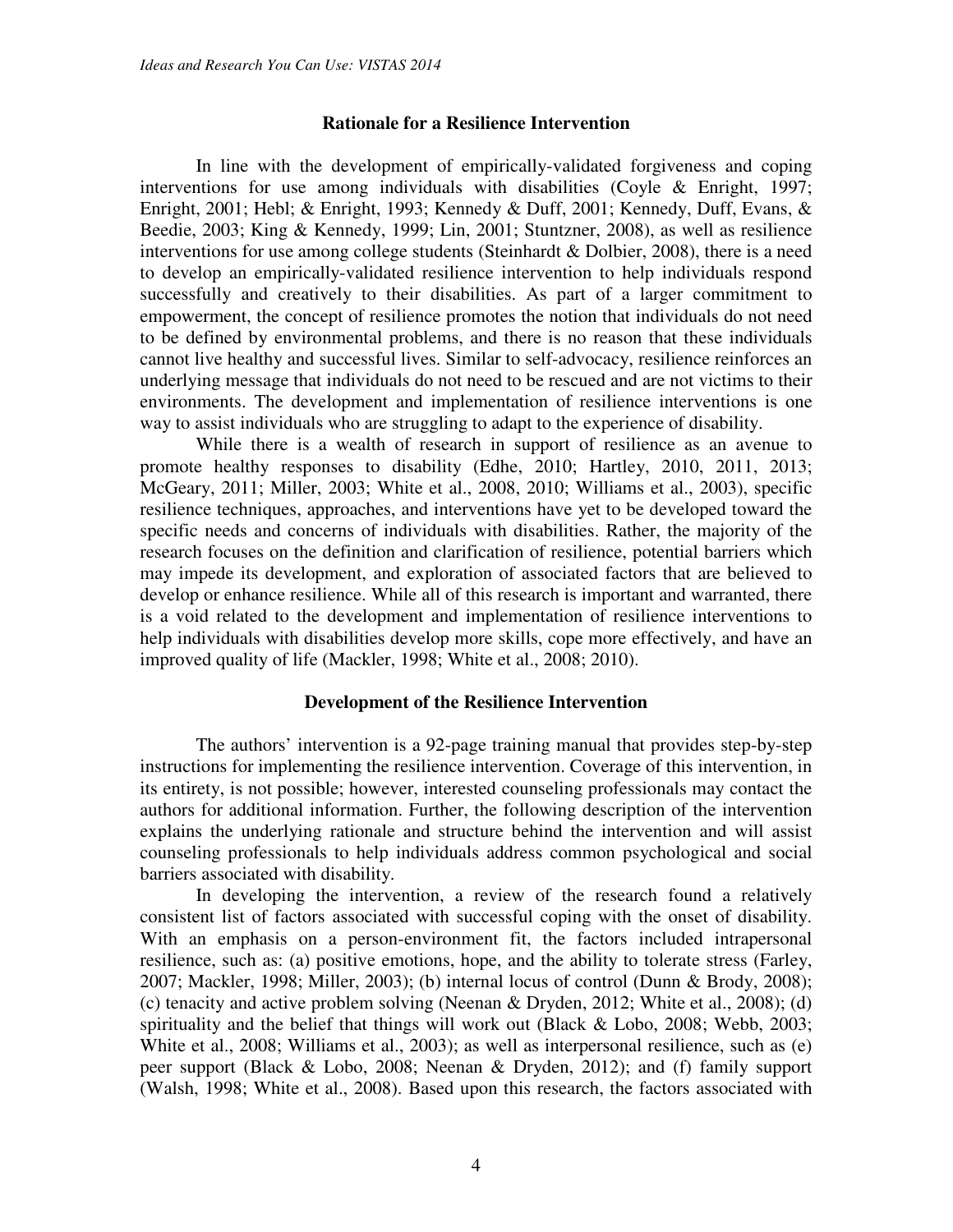resilience were organized into a progression of ten modules beginning with intrapersonal factors, such as internal commitment and control, before moving toward interpersonal factors, such as positive peer and family support. Group facilitators (i.e., counselors, psychologists) are to present the modules in the order presented as this format allows professionals to introduce the concept of resilience and its overall relevance to the needs of persons with disabilities. The first module is most important because it introduces resilience as a concept, including the basic tenets that organize the rest of the modules. Additionally, the final module is intended as a time for review and reflection so that people are given the opportunity to reflect on what they have learned and how these skills apply to their current situation.

The modules are an amalgamation of self-directed reflection activities with group sharing in order to hear, more in-depth, other peoples' stories and to identify which skills they feel need additional practice. When presented as a group intervention, people have the opportunity to learn the material and to share their experiences with others. Having the ability to learn, share, and apply the information and techniques presented gives people the opportunity to hear what others living with a disability experience and to understand they are not alone. More specifically, group learning provides people with the opportunity to receive validation from their peers in ways that might not be available if this information was presented in a one-to-one manner. Without being able to hear one's own story alongside the stories of others, it is difficult to see the larger principles behind each resilience practice. The ten modules are as follows:

- 1. Resilience as a concept;
- 2. Positive attitude and outlook on life;
- 3. Internal commitment and control;
- 4. Self-regulation of thoughts and feelings;
- 5. Tenacity and active problem solving;
- 6. Spirituality and the belief things will work out;
- 7. Forgiveness and compassion of self and others;
- 8. Personal growth and transcendence;
- 9. Social and familial support;
- 10. Review of the skills learned.

The format for each module begins with a definition of key terms and concepts, followed by a series of self-assessment exercises, activities, and discussions that culminate in an action plan regarding how to use each of the resilience practices to achieve personal life goals.

# **Structure of the Modules**

All of the modules begin by introducing the basic tenets of the resilience practice with particular emphasis on each resilience practice as an evolving process in which a person's ability to feel and demonstrate resilience *continually* or *sporadically* improves with conscious and mindful awareness and practice. Following an introduction to the main principles of each module, each of the modules includes self-reflection activities designed to promote discussion of past coping strategies as well as how to develop new strategies to address problems and barriers impacting important life domains and the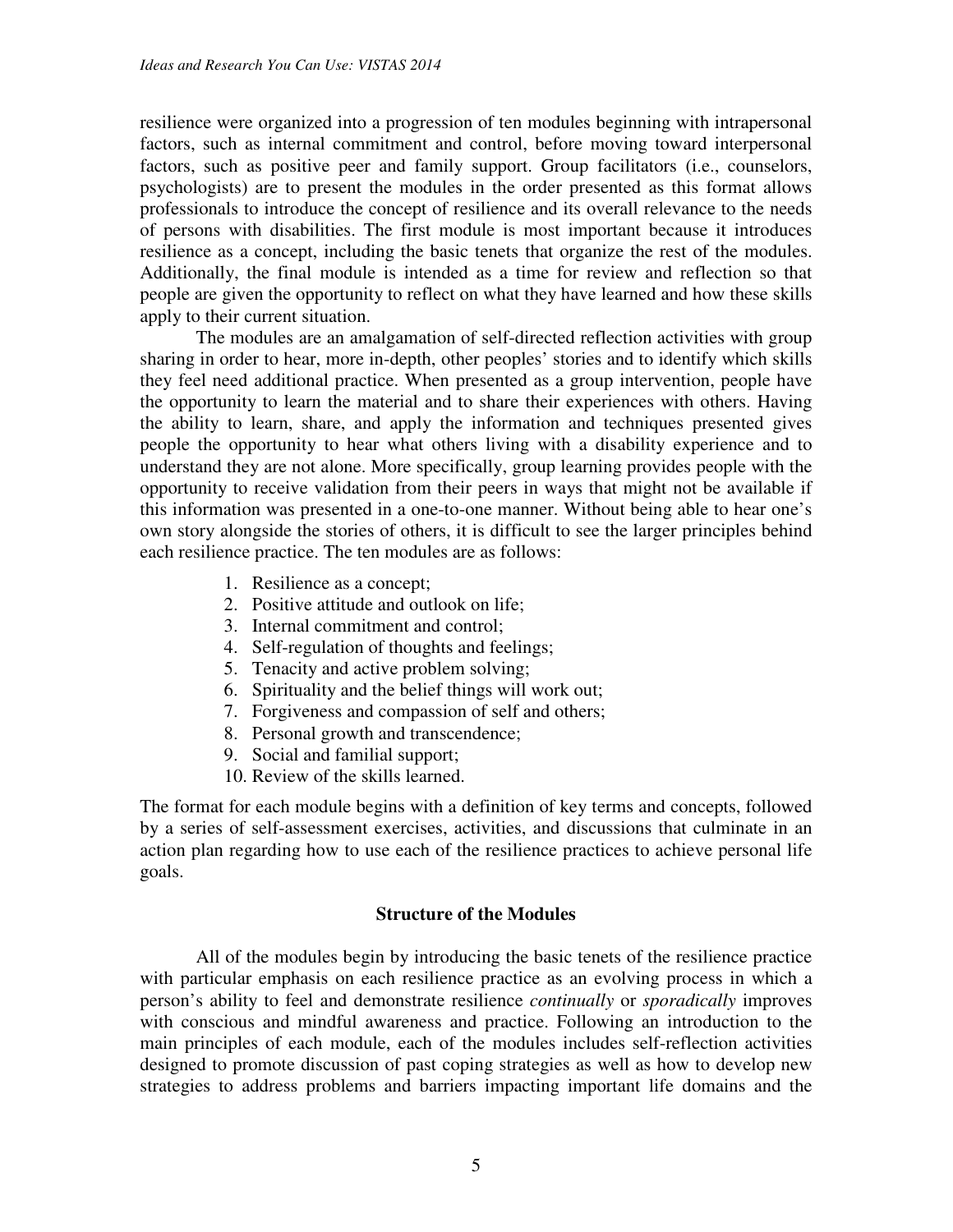achievement of life goals. The following sections provide a description of the general format and flow of the modules.

# **Basic Tenets and Definitions**

Similar to other processes and interventions (i.e., adjustment to disability, forgiveness), resilience is not a one-time process, but one that is repeated and refined. In other words, each resilience practice, once demonstrated, can be *refined* and *developed further in detail* and *competency* based on a person's individual needs, disability, situation, and willingness to further his or her personal growth. Thus, it is important that participants gain insight and awareness of how to apply each of the resilience practices so they evolve into a life-long pattern of flexible behavior. Thus, mindfulness is a key component to generating insights about what participants would like to work towards and set life goals that are personally meaningful. Thus, mindfulness and engaged selfreflection regarding how participants are living or could be living life with a disability, may be a challenge for some.

In addition to explaining the underlying concepts of each resilience practice, each module is careful to note that the experience of disability may or may not be traumatic depending on the social and environmental context in which an individual lives. Importantly, a biological condition on its own does not represent adversity or challenge, rather it is the social disadvantage associated with disability (Block et al., 2001; Hartley, 2012; Longmore & Umansky, 2001; Smart, 2009). As a result, the lived experience of disability can be uniquely beautiful and shaped by a person's particular social and cultural identity (Conyers, 2003; Snyder & Mitchell, 2006). However, without an effective transition regarding how to live with disability, the experience of disability is often ambiguous and confusing. Rather than defining a good life as the absence of adversity, the emphasis is people's ability to face and overcome it (Dunn & Brody, 2008).

# **Self-Reflection**

An initial step to becoming mindful of habits depends on reflections of self. As such, each module includes activities to promote self-reflection to help participants understand their own ability to demonstrate resilience, real or perceived. For instance, in *Module 1*, participants are asked to respond to 16 true/false statements that tap into a person's thoughts, feelings, or behaviors when faced with challenging life events. As an illustration, one item asks participants to respond to the statement: "dealing with challenges makes me a stronger person." Following each participant's response and explanation as to why, group facilitators will want to ask participants to elaborate on their response, engaging participants in discussions of what is effective coping. For participants who do not believe that dealing with challenges makes them stronger, group facilitators will want to encourage or generate stories of other individuals with disabilities who have experienced similar difficulties and found ways to grow stronger. In contrast, for participants who believe that dealing with challenges makes them stronger, group facilitators will want to ask them to share what they learned about themselves and their abilities. People often discover they have more tenacity and resilience than previously thought. Validating the effectiveness of participants' past coping is an important component in assisting participants to transfer their ability to cope in the past with the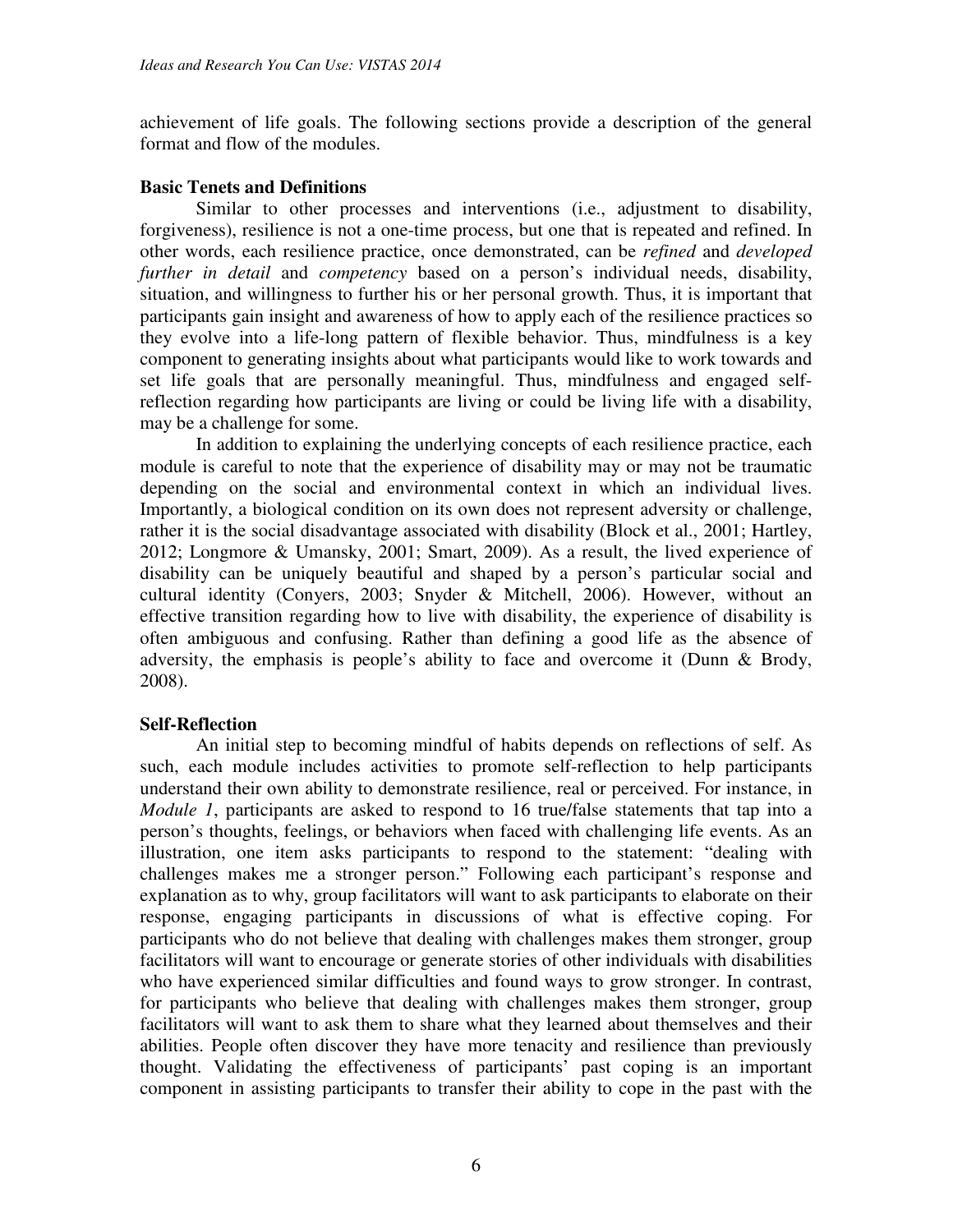ability to cope in the future. The significance is that nobody wants to face adversity, but many people do a remarkable job of coping.

# **Life Contexts and Goals**

Next, each module asks participants to re-examine which areas of life have been most affected by the presence of disability. The goal is for counseling professionals to engage participants in a dialogue of how to utilize the resilience practices in each of the modules to promote healthy responses to disability. Stepping away from the old assessment paradigm of "test-and-tell," group facilitators will encourage participants to apply the insights gleaned from the self-assessment activities to particular life goals and lifestyle preferences, making the information useful to the participants in understanding the past and creating change in the future (Burlew & Morrison, 1996, p. 163). A starting place may be to explore the following general life areas, such as personal functioning, family relationships, employment, and recreation. As related to the concept of resilience, people may feel and act in positive and adaptive ways in some parts of their life while still being challenged to do the same in other areas. Group facilitators will want to encourage participants to be mindful of other areas of importance and encourage participants to explore these should they arise. Participants are encouraged to reflect and identify what "skills" they currently use or have used to help them cope and overcome difficult life events.

# **Barriers Between Attitudes and Actions**

Resilience, by definition, is a path fraught with challenges, and each of the modules addresses barriers that may make it difficult to implement each of the resilience practices into everyday life. Thus, it is important for participants to explore and learn about potential barriers between their *attitude* and *actions*. For instance, when people perceive a situation as something which can't be influenced, changed, or as negative, they are more likely to hold poor perceptions which can lead them to giving up and not even trying to help. With respect to disability, a biological condition is difficult to change; however, one's approach to living with a disability is malleable and open to interpretation. In addition to attitudes, it is important to consider concrete barriers in the environment, which may make life change harder to implement. Barriers may contribute to people feeling hopeless or disengaged because they believe nothing they do will make a difference, so why even try? These are common feelings and ones that should not be ignored. As part of learning to implement resilience practices in everyday life, it is important that participants identify both material and intangible barriers that may make life change difficult. As a group, participants will brainstorm potential ways to mediate these barriers to allow an individual to improve his or her life.

# **Application of Skills to Life**

At the conclusion of each module, it is important that participants have a solid understanding and awareness of how each of the resilience practices may be applied within their own lives. Without group discussion, it will be difficult for participants to transfer the skills learned in each module to enhance their present and future life. The effectiveness of the intervention is dependent on individual participants developing individualized repertoires of coping based on each person's disability, personality,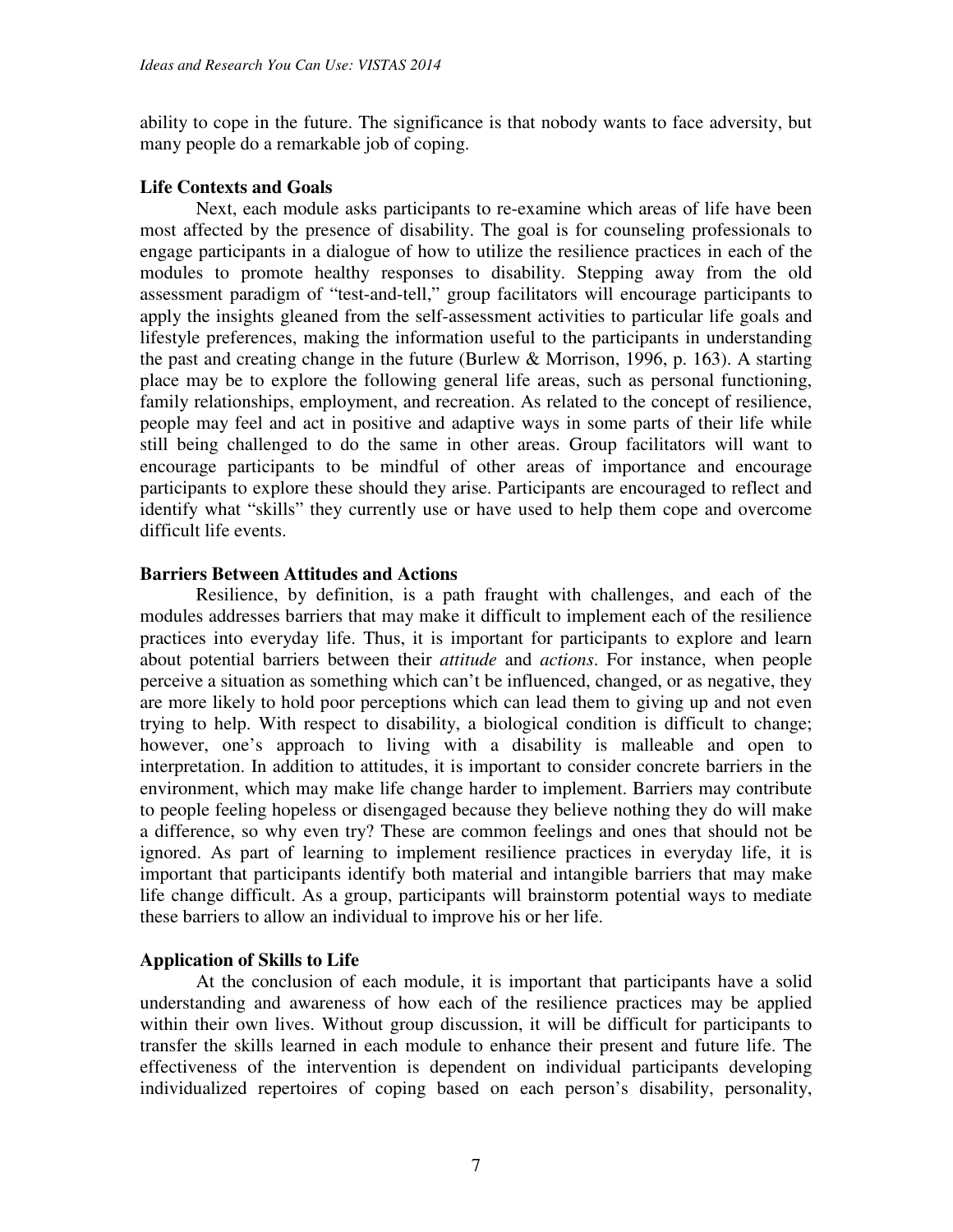history, culture, and aspirations with a focus on how participants overall endure lessons of disability as strategic resources to create personal meaning and strength (Neenan & Dryden, 2012; Snyder, 1998).

#### **Future Directions and Implications**

As a work in progress, the authors' resilience intervention is in the process of being pilot tested among individuals with a variety of types of disability. Projects are underway to pilot test in Centers of Independent Living as well as with veterans with spinal cord injuries transitioning to civilian life. The data from these studies will be used to refine each of the modules. The ultimate goal is to incorporate the intervention into hospital settings, such as spinal cord injury clinics, as well as in community and vocational support programs, with a particular emphasis on targeting individuals in the initial stages of learning to cope with disability. In line with effective rehabilitation, there is a need to address not only medical symptoms, but also help individuals respond successfully and creatively to their disabilities, ultimately improving vocational and independent living outcomes.

With this in mind, the present article serves to share the initial development and structure of this resilience intervention with the intent of encouraging counseling professionals to promote resilience among individuals who are struggling to adapt to disability. Ultimately, the authors hope that this article will motivate counseling professionals who work with disabilities to define and better support how individuals transition to living with a disability. Thus, counseling professionals interested in learning more about the entire intervention are encouraged to contact the authors. Of particular interest is feedback about the creative and ingenious ways counseling professionals are able to alter or tailor the information provided in the intervention. Finally, the authors hope that the present article provides hope and motivation for individuals who are struggling with disability to increase resilience and reduce psychological distress. Learning to live with a disability can be a significant transition, and many individuals struggle with the complex challenge of examining how the disability will affect who they are and what their role is in society. As such, resilience is critical.

# **Conclusion**

There is a great deal of research supporting the utility of resilience as an approach to improving psychosocial adaptation to disability. As such, resilience is an important lens to address common psychological and social barriers associated with disability. Focused specifically on promoting resilience among individuals with disabilities, the present article described the motivation and rationale for the development of a resilience intervention that counseling professionals can use to increase resilience among individuals who are struggling to adapt to disability.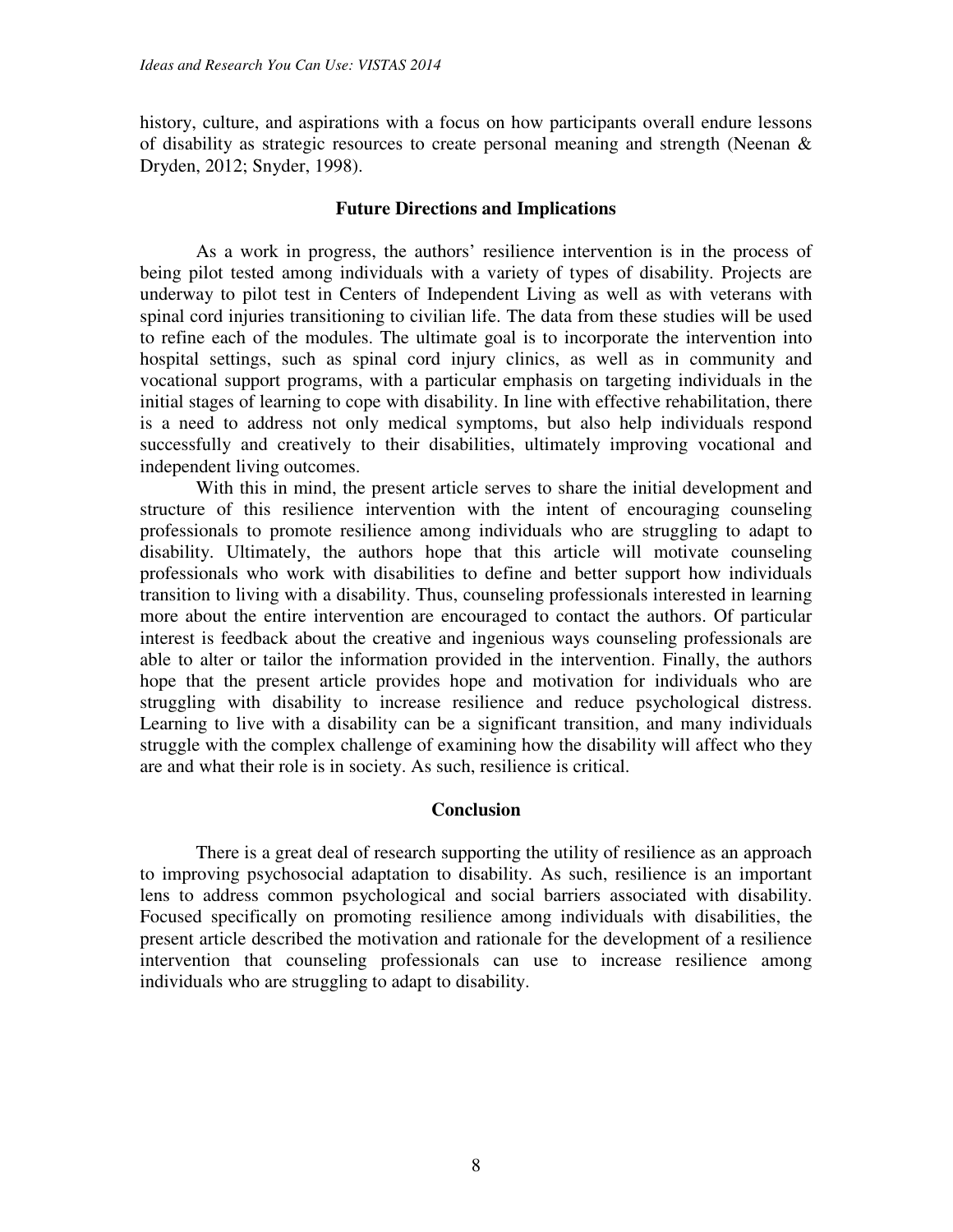#### **References**

- Black, K., & Lobo, M. (2008). A conceptual review of family resilience factors. *Journal of Family Nursing, 14,* 33-54.
- Block, P., Balcazar, F., & Keys, C. (2001). From pathology to power: Rethinking race, poverty, and disability. *Journal of Disability Policy Studies, 12,* 18-39.
- Brault, M. W. (2012). *Americans with disabilities: 2010*. U.S. Department of Commerce Economics and Statistics Administration. Retrieved from http://www.census.gov/ newsroom/cspan/disability/20120726\_cspan\_disability\_slides.pdf
- Burlew, L. D., & Morrison, J. (1996). Enhancing the effectiveness of vocational assessment in promoting lifestyle change via specific change strategies. *Measurement & Evaluation in Counseling & Development, 29*, 163-175.
- Campbell-Sills, L., Cohan, S. L., & Stein, M. B. (2006). Relationship of resilience to personality, coping, and psychiatric symptoms. *Behavior Research & Therapy, 44,* 585-599. doi:10.1016/j.brat.2005.05.001
- Conyers, L. M. (2003). Disability culture. *Rehabilitation Education, 3,* 139-154.
- Coyle, C. T., & Enright, R. D. (1997). Forgiveness intervention with post-abortion men. *Journal of Consulting and Clinical Psychology, 65,* 1042-1046.
- Dunn, D. S., & Brody, C. (2008). Defining the good life: Following acquired physical disability. *Rehabilitation Psychology, 53*(4), 413-425.
- Eageland, B., Carlson, E., & Sroufe, L. A. (1993). Resilience as a process. *Development & Psychopathology, 5,* 517-528.
- Edhe, D. M. (2010). Application of positive psychology to rehabilitation psychology. In R. G. Frank, M. Rosenthal, & B. Caplan (Eds.), *Handbook of rehabilitation*   $p$ sychology  $(2^{nd}$  ed.; pp. 417-424). Washington, DC: American Psychological Association.
- Enright, R. D. (2001). *Forgiveness is a choice: A step-by-step process for resolving anger and restoring hope.* Washington, DC: American Psychological Association.
- Farley, Y. R. (2007). Making the connection: Spirituality, trauma, and resilience. *Journal of Religion & Spirituality in Social Work, 26*(1), 1-15.
- Hartley, M. T. (2010). Increasing resilience: Strategies for reducing dropout rates for college students with psychiatric disabilities. *American Journal of Psychiatric Rehabilitation, 13*, 295-315. doi:10.1080/15487768.2010.523372
- Hartley, M. T. (2011). Examining the relationships between resilience, mental health, and academic persistence in undergraduate college students. *American Journal of College Health, 59*(7), 596-604.
- Hartley, M. T. (2012). Disability rights community. In D. Maki and V. Tarvydas (Eds.), *The professional practice of rehabilitation counseling (pp. 147-164). New York,* NY: Springer. doi:10.1177/0034355208323646
- Hartley, M. T. (2013). Investigating the relationship of resilience to academic persistence in college students with mental health issues. *Rehabilitation Counseling Bulletin, 56,* 240-250*.* doi:10.1177/0034355213480527
- Hartley, M. T., & Tarvydas, V. M. (2013). Rehabilitation issues, social class and counseling. In W. Liu (Ed.), *Oxford handbook of social class in counseling psychology* (pp. 218-228). New York, NY: Oxford University Press. doi:10.1093/oxfordhb/9780195398250.013.001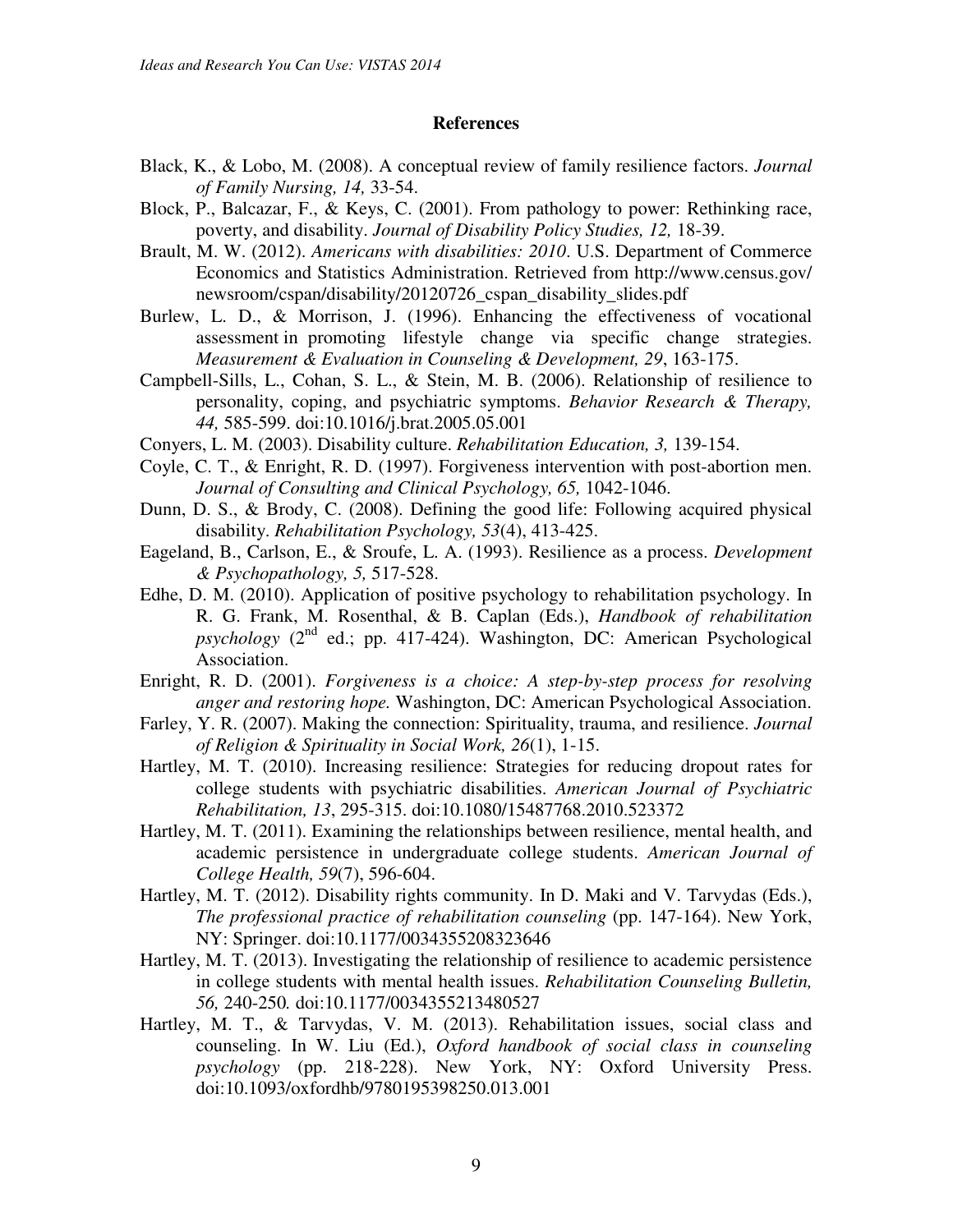- Hebl, J. H., & Enright, R. D. (1993). Forgiveness as a psychotherapeutic goal with elderly females. *Psychotherapy, 30,* 658-667.
- Kennedy, P., & Duff, J. (2001). *Coping effectively with spinal cord injury*. Aylesbury, Buckinghamshire, England: National Spinal Injuries Centre.
- Kennedy, P., Duff, J., Evans, M., & Beedie, A. (2003). Coping effectiveness training reduces depression and anxiety following traumatic spinal cord injuries. *British Journal of Clinical Psychology, 42,* 41-52.
- King, C., & Kennedy, P. (1999). Coping effectiveness training for people with spinal cord injury: Preliminary results of a controlled trial. *British Journal of Clinical Psychology, 38,* 5-14.
- Lin, W. (2001). *Forgiveness as an educational intervention goal with a drug rehabilitation center*. (Doctoral dissertation). Retrieved from Dissertation Abstracts International.
- Livneh, H. (1986). A unified approach to existing models of adaptation to disability. Part I: A model of adaptation. *Journal of Applied Rehabilitation Counseling, 17,* 5-16.
- Longmore, P., & Umansky, L. (Eds.). (2001). *The new disability history.* New York, NY: The New York University Press.
- Luthar, S. S., & Cicchetti, D. (2000). The construct of resilience: Implications for interventions and social policies. *Development and Psychopathology, 12,* 857- 885.
- Mackler, B. (1998). Nine lives. Luck, resilience, and gratitude. *Psychology, 35*(3-4), 50- 52.
- Maki, D. R., & Tarvydas, V. M. (2012). *The professional practice of rehabilitation counseling.* New York, NY: Springer. doi:10.1177/0034355208323646
- Marini, I., Glover-Graf, N. M., & Millington, M. J. (2012). *Psychosocial aspects of disability: Insider perspectives and counseling strategies.* New York, NY: Springer Publishing.
- Masten, A. S. (2001). Ordinary magic: Resilience processes in development. *American Psychologist, 56,* 227-238. doi:10.1037/0003-066X.56.3.227
- Masten, A. S., Best, K. M., & Garmezy, N. (1990). Resilience and development. *Development & Psychopathology, 2,* 425-444.
- McGeary, D. D. (2011). Making sense of resilience. *Military Medicine, 176*(6), 603-604.
- Miller, E. D. (2003). Reconceptualizing the role of resilience in coping and therapy. *Journal of Loss & Trauma, 8,* 239-246.
- Monroe, S. M., & Simons, A. D. (1991). Diathesis-stress theories in the context of lifestress research: Implications for the depressive disorders. *Psychological Bulletin, 110*, 406–425
- Neenan, M., & Dryden, W. (2012). Understanding and developing resilience. In M. Neenan & S. Palmer (Eds.), *Cognitive behavioral coaching in practice* (pp. 133- 152). New York, NY: Taylor & Francis Group.
- Richardson, G. E. (2002). The metatheory of resilience and resilience. *Journal of Clinical Psychology, 58*, 307-321.
- Selgiman, M., & Csikszenmihalyi, M. (2000). Positive psychology. *American Psychologist, 55*, 5-14.
- Smart, J. (2004). Models of disability. In T. Riggar, T., & D. Maki, (Eds.), *Handbook of rehabilitation counseling* (pp. 25-49). New York, NY: Springer.